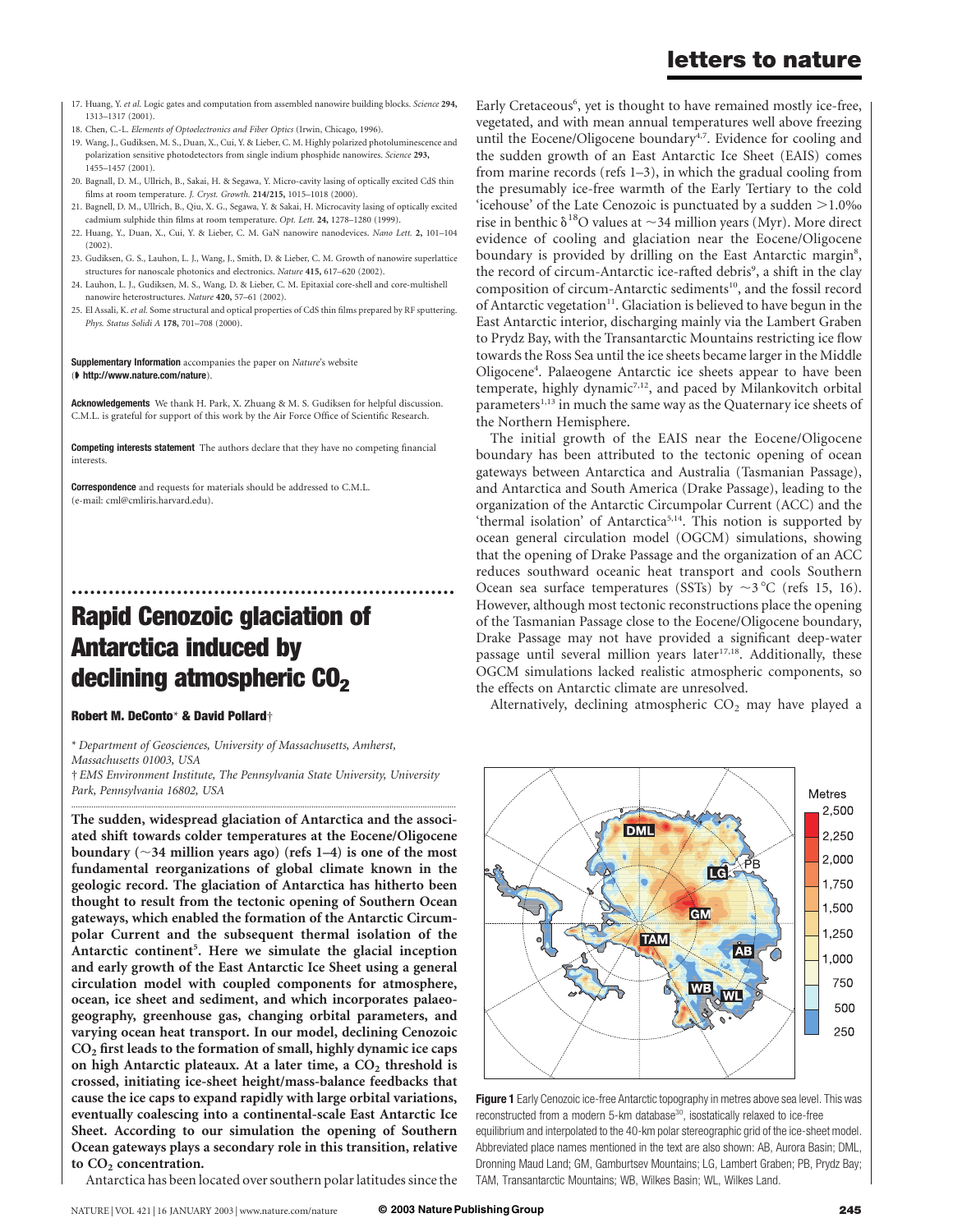# letters to nature

fundamental role in Palaeogene cooling and Antarctic glaciation. Most estimates of early Cenozoic  $CO<sub>2</sub>$  mixing ratios range between 2 and 5 times present values, falling through the Cenozoic until reaching near-modern values sometime in the Neogene<sup>19,20</sup>. The cooling due to declining  $p_{CO}$ , would have gradually lowered annual snowline elevations until they intersected extensive regions of high Antarctic topography. Once some threshold was reached, feedbacks related to snow/ice-albedo and ice-sheet height/mass-balance<sup>21-23</sup> could have initiated rapid ice-sheet growth during orbital periods favourable for the accumulation of glacial ice.

To test the relative importance of changing atmospheric  $CO<sub>2</sub>$ , orbital parameters and ocean heat transport in the nucleation and subsequent fluctuations of the early EAIS, we have developed a coupled global climate model (GCM) and dynamic ice-sheet model designed for experiments over long timescales. Previous dynamic ice-sheet models of ancient Antarctic ice sheets have used empirical parameterizations based on modern climates for their surface massbalance forcing<sup>24</sup>. Instead, we use the GENESIS (version 2.1) GCM<sup>25</sup> with a 50-m slab ocean (see Methods) responding to evolving Palaeogene boundary conditions to provide the meteorological input for our dynamic ice-sheet model experiments. A threedimensional ice-sheet model of ice dynamics and bedrock response is asynchronously coupled to the GCM, allowing feedbacks between the ice sheet and atmospheric model components, and accounting for cyclical orbital forcing on  $10^4$ -yr timescales.

Boundary conditions for our Eocene/Oligocene climate/ice-sheet simulations are based on a global 34 Myr palaeogeography, including reconstructions of shorelines, rebounded ice-free topography (Fig. 1) and vegetation. To simulate the growth of Antarctic ice around the Eocene/Oligocene boundary, the GCM–ice-sheet model would ideally be run together through millions of years. However, the computational expense of the GCM makes that infeasible, so we have developed a new two-step scheme (see Methods) accounting for both orbital forcing and a decline in  $CO_2$ , from  $4 \times$  to  $2 \times$ PAL (preindustrial atmospheric level, taken as 280 parts per million by volume (p.p.m.v.)) over a 10-Myr period.

 $\delta^{18}O$  PDB

c



**Figure 2** The transient climate-cryosphere response to a prescribed decline in  $CO<sub>2</sub>$  from  $4 \times$  to 2  $\times$  preindustrial atmospheric level over a 10-Myr period. Ice volume, and equivalent changes in sea level ( $\Delta$  sea level) and the mean isotopic composition of the ocean ( $\Delta\delta^{18}$ O) are shown for two pairs of simulations: **a**, red curve, nominal case, representing an open Drake Passage; a, blue curve, with the global climate model ocean heat transport coefficient increased in the Southern Hemisphere to represent a closed Drake Passage; **b**, red curve, with deformable sediment added to the ice model and no generation of new till; **b**, blue curve, with the same sediment model but including subglacial generation of new till where basal ice is in contact with clean bedrock. Equivalent sea level changes were calculated according to the global ocean-area fraction in our 34-Myr palaeogeography (0.731).  $\Delta\delta^{18}$ O was calculated assuming a 0.0091



change in  $\delta^{18}$ O per 1-m change of sea level. c, High-resolution foraminiferal stable isotope data<sup>1</sup> from Ocean Drilling Program (ODP) sites 522 and 744 are shown for comparison with our simulated glacial transitions in **a** and **b**. The magnitude of the observed Eocene/Oligocene oxygen isotopic excursion is larger than modelled, probably because of the influence of deep-ocean cooling on  $\delta^{18}$ O, our assumed constant of proportionality with sea level being too low, and/or the model's lack of significant West Antarctic ice and its buttressing effect on the EAIS. **d**, proxy estimates of  $p_{\text{CO}_2}$  based on a boron isotope/pH approach<sup>19</sup> and an alkenone isotope approach<sup>20</sup> reprinted from ref. 2 with the permission of the American Association for the Advancement of Science for comparison with the critical range of  $CO<sub>2</sub>$  values (thick red line) seen in a  $(1 \times CO<sub>2</sub> = 280 p.p.m.v.).$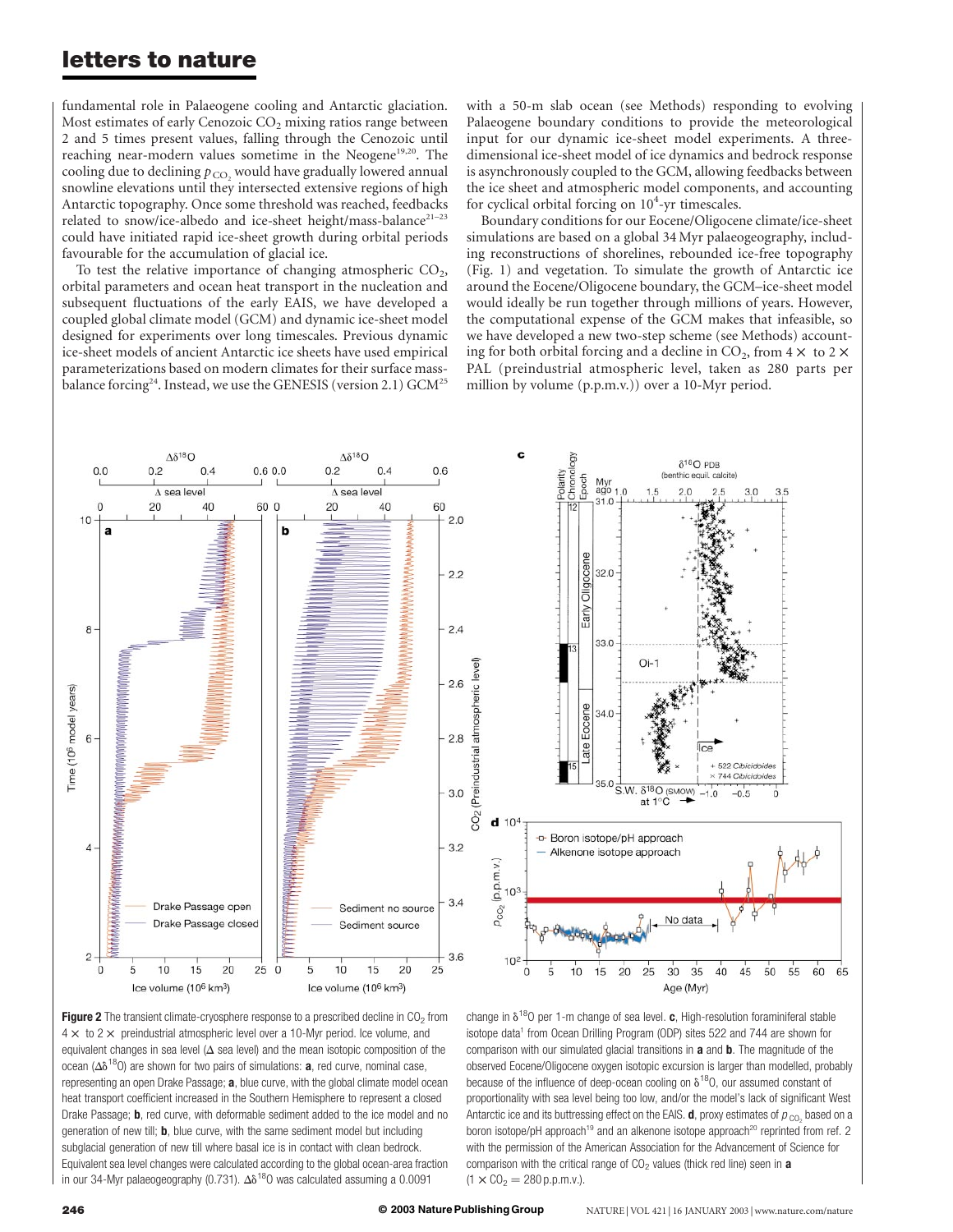The 10-Myr integrations illustrate the possible evolution of the EAIS and several distinct modes of early ice-sheet variability as  $p_{CO}$ . declined through the Palaeogene. In our nominal experiment (Fig. 2a, red), relatively small, isolated ice caps first form in the highest elevations of Dronning Maud Land in response to orographically lifted maritime moisture, producing high winter snowfall over the high elevations of the Polar Plateau/Gamburtsev Mountain region and along the Transantarctic Mountains (Fig. 3a). However, long-term ice variations are dominated by changes in summer temperatures and melting, not by changes in snowfall. At around  $3 \times CO<sub>2</sub>$ , a small ice-sheet threshold is reached first for the Gamburtsev ice cap (Fig. 3b), which rapidly expands owing to height/mass-balance feedback<sup>21,22</sup> during orbital periods with minimal summer insolation. The first significant ice caps are not large enough to reach sea level around much of the coast, but produce orbitally paced changes in ice volume large enough to account for significant variations in eustatic sea level (Fig. 2). Within the next several eccentricity cycles, additional jumps in ice volume occur as the individual ice caps permanently coalesce (Fig. 3c), remaining joined even through warm-summer orbital periods. At  $\sim$ 2.8  $\times$ CO2, the once individual ice caps form a continental-scale EAIS (Fig. 3d). As  $CO_2$  continues to fall, ice-sheet extent becomes limited

more by continental shorelines and not by land-based ablation zones. This truncates the amplitude of the response to orbital forcing and increases ice-sheet stability for the remainder of the simulation (Fig. 2).

In our nominal 10 Myr experiment, the Drake and Tasman passages were effectively assumed to be open. To address the importance of the opening of Southern Ocean gateways on EAIS mass-balance, we adjusted our model to reflect changes found in previous OGCM sensitivity studies with an open versus closed Drake Passage15,16. In these studies, a closed Drake Passage increases southward ocean heat transport by 15–20% over all southern latitudes. To mimic that effect while retaining the computational efficiency of a slab ocean, we adjusted the slab diffusion coefficient so as to increase ocean heat transport by 20% over the same latitudes, and repeated the 10-Myr experiment.

The two 10-Myr experiments in Fig. 2a have a permanently closed or open Drake Passage, allowing the effect on the timing of the  $CO<sub>2</sub>$ induced transition to be seen clearly. The parameterized opening of Drake Passage has a significant effect on ice volume only when  $CO<sub>2</sub>$ values are within the critical range:  $\sim$ 2.5  $\times$  to 3  $\times$  present. With Drake Passage closed, the transition to major glaciation is delayed until CO<sub>2</sub> falls an additional  $\sim$ 140 p.p.m.v. compared with that



Figure 3 Ice-surface elevations at instantaneous times during the transition from 'Greenhouse' to 'Icehouse' conditions in our nominal 10-Myr simulation (Fig. 2a, red curve). a, At year 4,700,000, three small, isolated ice caps exist on the highest elevations of Dronning Maud Land and the Gamburtsev and Transantarctic mountains, fluctuating only slightly with orbital variations. **b**, At year 5,200,000 as  $CO<sub>2</sub>$  declines below 3  $\times$ preindustrial atmospheric level, a small ice-sheet threshold<sup>21,22</sup> has been reached for the Gamburtsev ice cap, which greatly expands in volume. c, At year 5,800,000, further decline of CO<sub>2</sub> allows the Gamburtsev and Transantarctic ice caps to coalesce

permanently, buttressing each other to form a much larger central ice sheet. This central ice cap makes repeated, but temporary, contact with the Dronning Maud Land ice cap during orbital periods with minimal summer insolation. **d**, By year 6,000,000, a further jump in volume occurs as the Dronning Maud ice cap permanently coalesces with the rest of the ice mass, forming a continental-scale East Antarctic Ice Sheet with two main spreading centres and major discharges down the Lambert Graben and other bedrock troughs to Prydz Bay and the Wilkes and Aurora basins.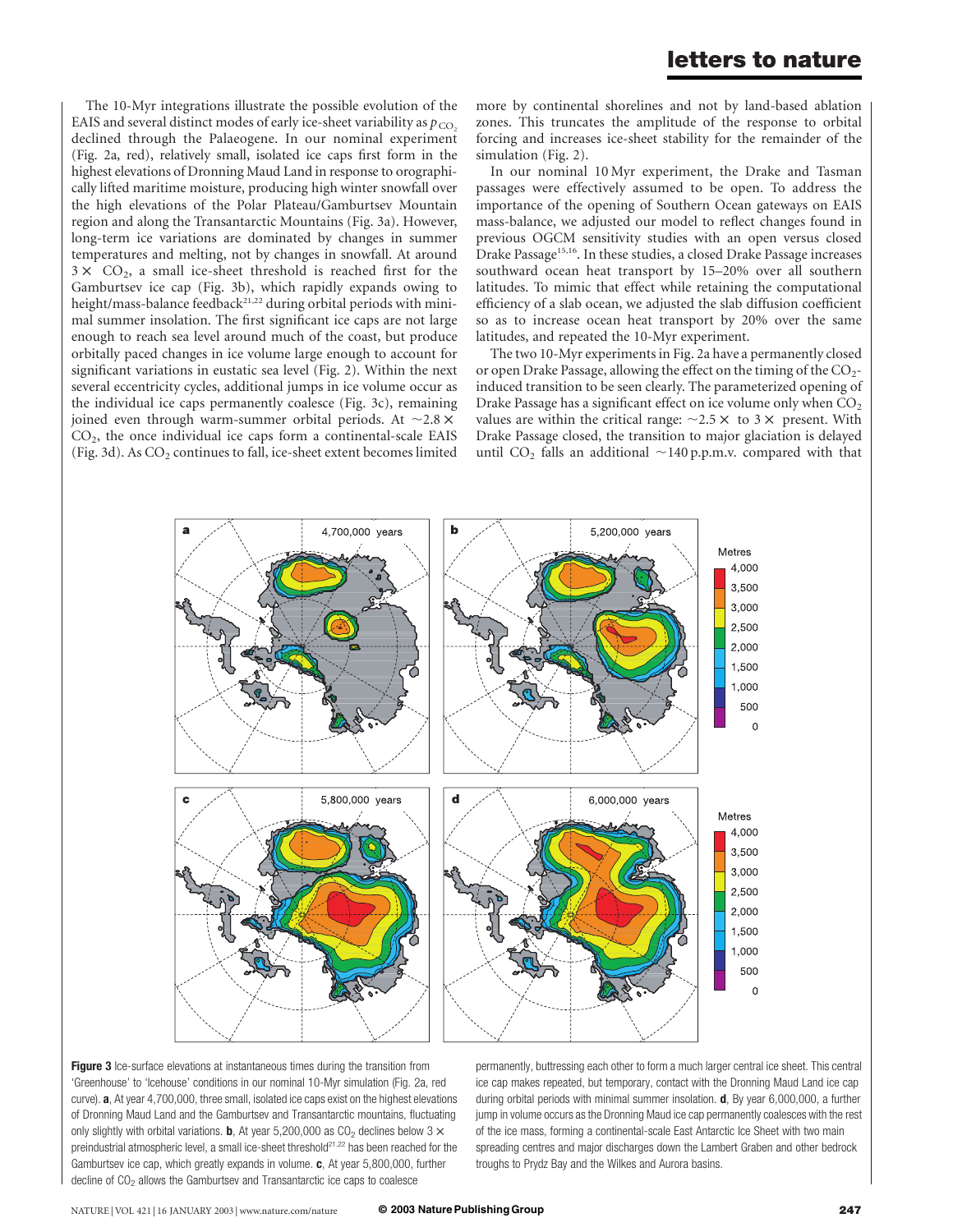# letters to nature

when Drake Passage is open. Thus, a 20% change in southward oceanic-heat convergence has a significant effect on the timing of glacial inception, but only within a relatively narrow range of  $CO<sub>2</sub>$  (Fig. 2). If Drake Passage opened outside this range of heightened cryosphere sensitivity, the effect would be small. If the opening occurred at levels of  $CO_2$  greater than  $\sim$ 3  $\times$  present, a continental ice sheet would not have formed. If the opening of Drake Passage occurred after 34 Myr ago, as suggested by geologic evidence<sup>18</sup>, then the EAIS ice sheet already in existence would have become only slightly larger.

Another 10-Myr simulation was done with the addition of a subglacial deforming sediment component in the ice-sheet model. Subglacial processes are thought to be important for the behaviour of fast-moving West Antarctic ice streams<sup>26</sup> and the evolution of Northern Hemisphere Quaternary ice sheets<sup>27</sup>. The sediment model<sup>27</sup> accounts for extra sliding within a sediment layer of variable thickness, and predicts the evolving continental-scale distribution of till (see Methods). The addition of sediment in the 10-Myr integration (Fig. 2b, red) results in enhanced orbital variability, especially around the major transition, but it does not significantly affect the transition's timing. The enhanced variability is caused by thinner ice-sheet profiles and wider ablation zones, as found for Quaternary ice sheets of the Northern Hemisphere<sup>27</sup>. After the transition, the ice sheets eventually revert to the behaviour of the non-sediment model, after easily eroded sediment in the continental interior is scraped clean by repeated cycles. When the sediment model is modified to include subglacial generation of new till (see Methods), considerable amounts of sediment are maintained under the ice and the orbital variability remains much larger through most of the simulation (Fig. 2b, blue). Compared with proxy records influenced by ice volume across the Eocene/Oligocene boundary (Fig. 2c), the simulations with no till generation (Fig. 2b, red) or no sediment at all (Fig. 2a, red) appear more realistic. However, this simple representation of continental-scale sediment is intended only to illustrate the possible envelope of effects on Antarctic ice evolution.

In summary, our model results provide an alternative explanation for the sudden build-up and subsequent variations of Antarctic ice near the Eocene/Oligocene boundary, emphasizing atmospheric  $CO<sub>2</sub>$ , orbital forcing, and ice-climate feedbacks as the primary causes of the Eocene/Oligocene climate transition. As  $CO<sub>2</sub>$ declined through the Palaeogene, the gradual lowering of the Antarctic snowline began intersecting areas of high topography, first producing small, isolated ice caps. As  $CO<sub>2</sub>$  continued to fall, height/mass-balance feedbacks were initiated suddenly, producing larger dynamic ice sheets that alternately coalesced and separated in response to orbital forcing. With further decline of  $CO<sub>2</sub>$ , a single, large EAIS became a more permanent feature, almost insensitive to orbital forcing, with very little summer melting, and accumulation zones reaching sea-level around most of the continent. Although the rate of  $CO_2$  decline used in our model is only 56 p.p.m.v. per million years, it does produce a rather sudden climatic transition due to the initiation of internal climate system feedbacks. These results are in good agreement with high-resolution benthic  $\delta^{18}O$  and Mg/Ca data spanning the Eocene/Oligocene boundary (refs 1 and 3) (Fig. 2c) and the sudden occurrence of ice-rafted debris in the Southern Ocean<sup>9</sup>. Although the simulated CO<sub>2</sub>/ice-sheet initiation threshold (between  $3 \times$  and  $2.5 \times$  PAL) may be model dependent, it is within the general range of proxy estimates of mid-Cenozoic  $p_{CO}$ , (refs 19 and 20) (Fig. 2d).

The opening of Southern Ocean gateways and the formation of the ACC undoubtedly cooled high southern latitudes. However, the simulated effect of a 20% change in ocean heat transport associated with the opening of Drake Passage is shown to have a smaller effect than that expected in the transition from a 'greenhouse' to an 'icehouse' climate. In our model, the opening of Drake Passage can only be a potential trigger for glacial inception when atmospheric  $CO<sub>2</sub>$  is within a relatively narrow range (Fig. 2a, d), reinforcing the importance of  $p_{CO_2}$  as a fundamental boundary condition for Cenozoic climate change. More explicit modelling of changes in ocean circulation using coupled atmospheric–oceanic GCMs, along with more proxy estimates of Palaeogene  $CO<sub>2</sub>$  around the Eocene/ Oligocene boundary, will help to reveal the relative role of climateforcing factors on Cenozoic Antarctic glaciation.

## Methods

### Global climate model

The atmospheric component of GENESIS version 2.1 has 18 vertical layers and a spectral resolution of T31 ( $\sim$ 3.75°), coupled to 2°  $\times$  2° surface models including a nondynamic 50-m slab ocean, a dynamic–thermodynamic sea-ice model, and multi-layer models of soil, snow and vegetation. Ocean heat transport is not prescribed, but is calculated as linear diffusion down the local ocean-temperature gradient, with the coefficient depending on latitude and the zonal fraction of land versus sea. Modifications to the standard GENESIS version 2.0 (ref. 25) include an improved slab diffusion coefficient, which yields realistic present zonal ocean heat transport.

#### Ice-sheet model

The thermo-mechanical ice-sheet model is based on the vertically integrated continuity equation for ice mass (refs 24 and 29), using a 40 km  $\times$  40 km polar stereographic grid. The evolution of ice geometry is determined by surface mass balance, basal melting, and ice flow. Ice temperatures are predicted to account for their effect on rheology and basal sliding. The local bedrock response to ice load is a simple relaxation towards isostacy, with a time constant of 5,000 years. Lithospheric flexure is modelled by linear elastic deformation<sup>28</sup>. Ice shelves are not included, and ice extent is constrained by continental shorelines. This ignores sea-level change and inhibits the formation of a marine-based West Antarctic Ice Sheet, which will be addressed in future work.

#### Deforming sediment model

The sediment component added to the ice-sheet model accounts for extra sliding due to horizontal shear in a layer of subglacial sediment, driven by the basal shear stress of the ice. The most appropriate sediment rheology is controversial<sup>26</sup>; we use a slightly nonlinear rheology<sup>27</sup>, extended here to two horizontal dimensions. This allows significant shear in the upper tens of centimetres to approximately 1 m of sediment below the ice, with deformation occurring only where the basal temperature is at the pressure melting point and the sediment is saturated. Our 10-Myr simulations are initialized with a uniform 50 m layer of regolith, assumed to have accumulated before the onset of major glaciation. Two simple parameterizations are added to simulate the long-term continental-scale evolution of sediment: (1) ice-free transport of moraines by rivers, modelled as instantaneous fluvial transport down the topographic gradient to the coast, lakes, or ice dams; and (2) subglacial generation of new till, proportional to the work done by basal sliding where the existing sediment is thin or non-existent.

#### Global climate model/ice-sheet coupling

Relevant monthly mean meteorological fields used in the calculation of net annual surface-ice mass balance (surface air temperature and precipitation) are horizontally interpolated from the GCM to the much finer ice-sheet grid. Temperatures are lapse-rate adjusted to account for the GCM's coarse representation of topography<sup>25</sup>. A computationally economical positive degree-day parameterization with an imposed diurnal cycle is used to calculate accumulation and ablation from the monthly mean temperatures and precipitation<sup>29</sup>, including a correction for refreezing of meltwater<sup>25</sup>. Mass balance is re-computed every 200 years to account for changing ice elevations.

#### First step of long-term integrations

To perform long  $(10<sup>6</sup>yr)$  ice-sheet simulations and still make use of GCM climate solutions, we use a two-step asynchronous coupling scheme. In the first step, relatively short, 40 kyr simulations are performed with varying orbital parameters but fixed  $CO<sub>2</sub>$ . A synthetic orbital sequence is used (see Supplementary Information), with periodicities that are exact multiples or divisors of 40 kyr; that is, precession, obliquity and eccentricity vary sinusoidally with periods of 20 kyr, 40 kyr and 80 kyr, respectively. This captures the essence of orbital forcing. In each 40-kyr run, the ice-sheet model is integrated continuously, starting with no ice. The GCM is run for a few decades at the start of each simulation, and again every 10 kyr with updated ice-sheet size and orbit parameters to provide continuous mass balance for the ice model. Monthly mean temperatures and precipitation from the last 10 yr of each of the five GCM snapshots are stored for later use. Four 40-kyr sequences were conducted, with fixed  $CO_2$  levels of  $2 \times$  and  $3 \times$  PAL, with and without a GCM modification representing Drake Passage closure (see text).

#### Second step of long-term integrations

The ice-sheet model is driven continuously for 10 million years, computing mass balances every 200 years from the appropriate linear weights of the stored sets of monthly GCM climates from the first step. The same synthetic 40-kyr orbital sequence is repeated in alternating forward and backward passes, to produce a smooth 80-kyr eccentricity cycle. The ice-driving climatology is linearly weighted in time between the two surrounding orbital GCM solutions. In addition, a steady decline in atmospheric  $CO<sub>2</sub>$  is specified, from  $4 \times$  to 2  $\times$  PAL over 10 Myr, by interpolating/extrapolating with respect to CO<sub>2</sub> level